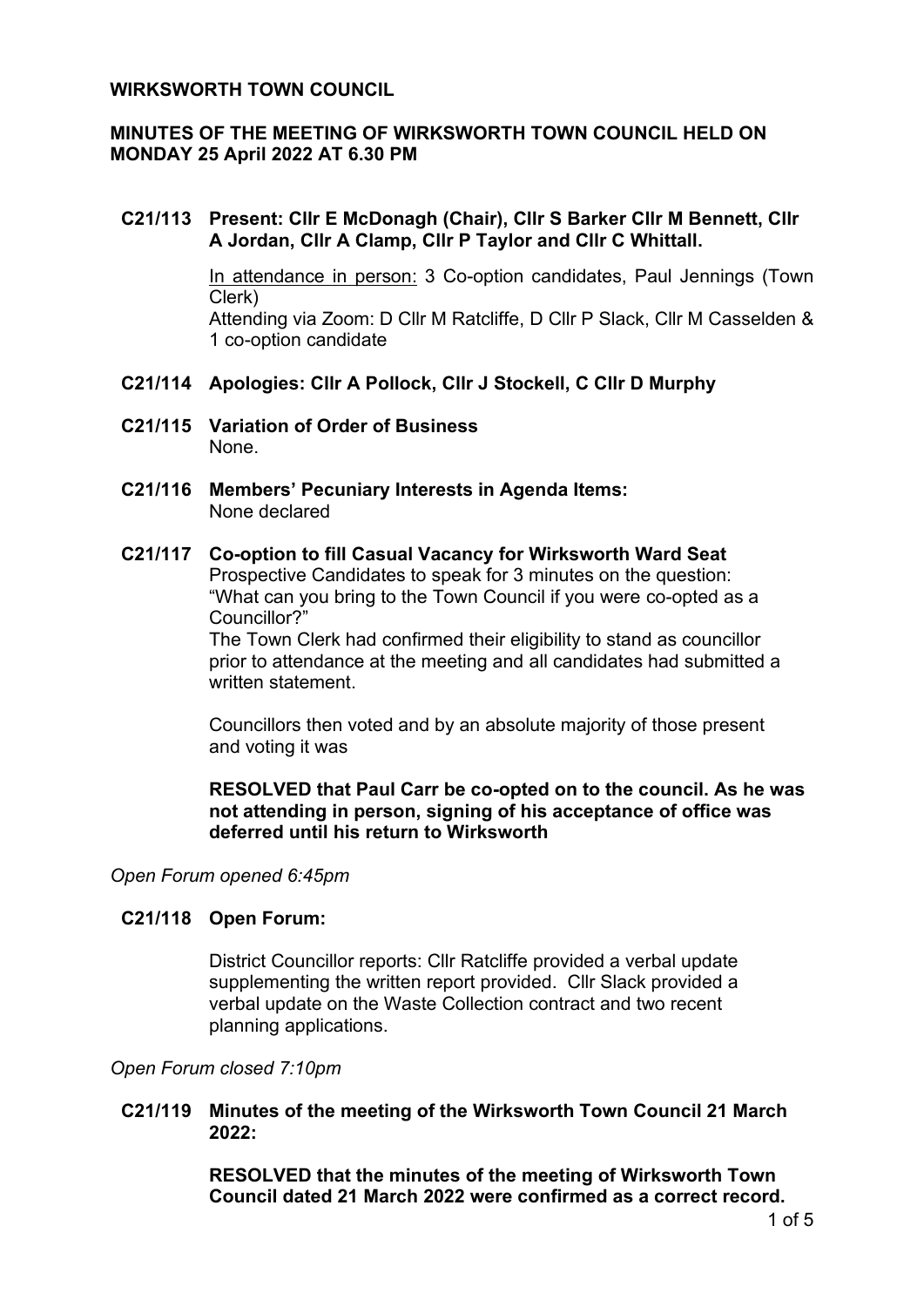## **C21/120 To receive the committee recommendations**

- Environment and Town dated 4 April 2022
- Finance, Buildings and Personnel dated 11 April 2022

# **RESOLVED to adopt the recommendations of the Environment and Committee dated 4 April 2022 and Finance, Buildings & Personnel Committee dated 11 April 2022.**

#### **C21/121 Accounts Paid**

March 2022 in the sum £ 19,433.28.

## **RESOLVED that payment of the attached account in the sum of £19433.28 be approved.**

#### **C21/122 Contact List**

A draft form has been created which would allow the collation of contact details.

### **RESOLVED that the form be agreed and that consideration be given to how to ensure that any list provide a representative cross section of the population.**

#### **C21/123 Meadows Design Partner**

The Meadows Working Party have identified a scheme of work through to end of year and the cost of the design and preparation works.

## **RESOLVED that an initial budget of £20000+vat be allocated to the design phase.**

# **C21/124 Welcome for Ukranian Families**

A group of residents have proposed that Wirksworth welcomes the families that are being hosted in the town.

**RESOLVED that the Council assist the group by producing printed Ukrainian Flags for display in local businesses. That a contingency fund (from Donation Line) of £500 be set aside for urgent requests for support in relation to this issue. That the decision regarding any urgent request be delegated to Mayor, Deputy Mayor and chairs of Committee and the Clerk.**

#### **C21/125 Smaller Council Committee**

National Association of Local Council (NALC) are seeking feedback from smaller councils regarding the services they wish to see provided by the association as well as any issues being faced by smaller councils.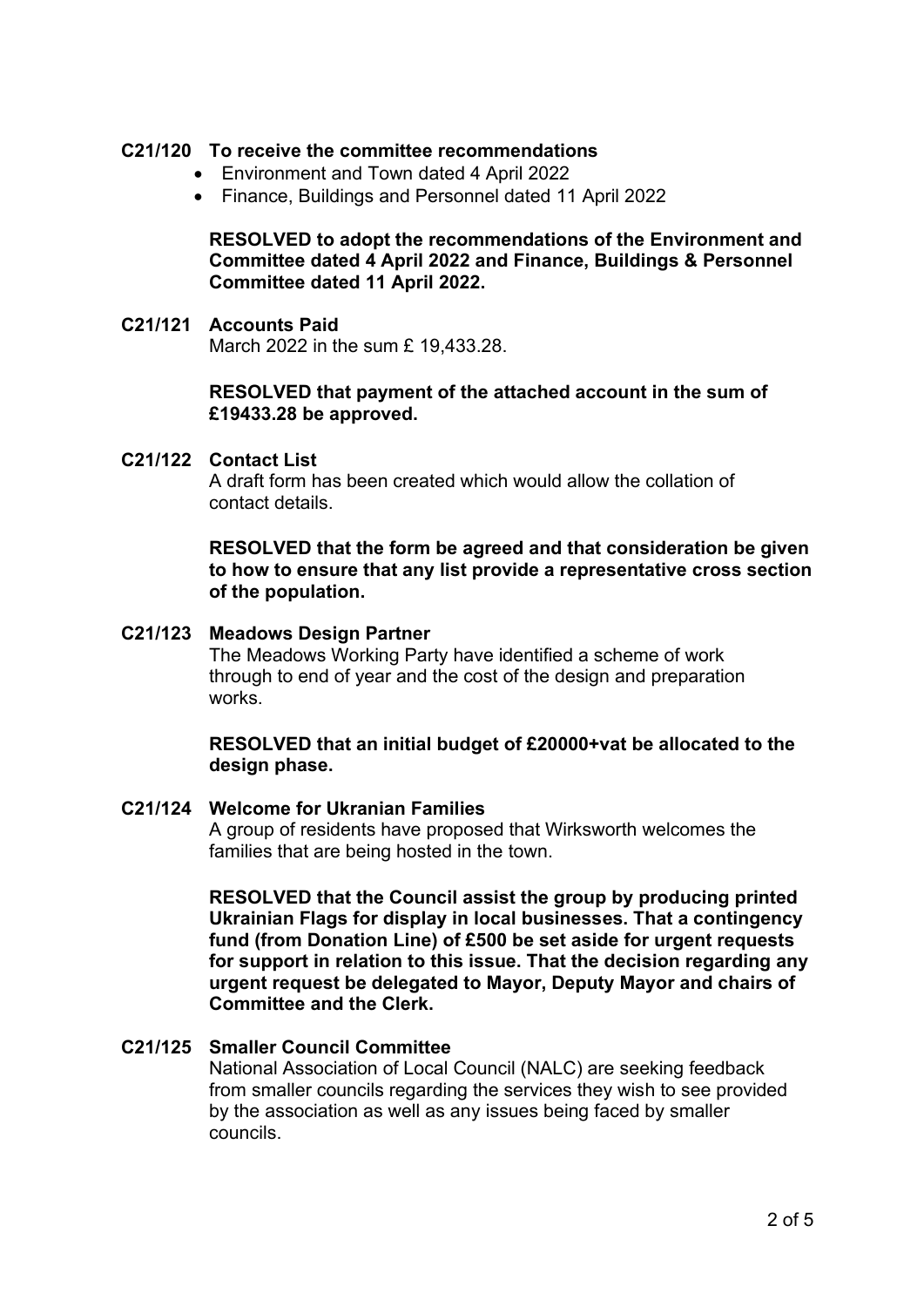**RESOLVED that the Clerk respond back raising concerns regarding larger authorities providing a more proportionate and timely response to outstanding issues identified and escalated by Parish and Town Councils, as well as the increasing trend of devolution of responsibility but often without any commensurate transfer of funding.** 

**C21/126 Griggs Gardens**

To consider whether to request DDDC consider passing their land ownership across to Wirksworth TC.

**RESOLVED that the Town Council approach Rewilding Wirksworth to assess interest in rewilding/planting on the site (it was acknowledged that this activity would not require a change of ownership as the DDDC already allow and support rewilding projects on their land.**

*The meeting closed at 8:05pm*

++++++++

…………………………… Chairman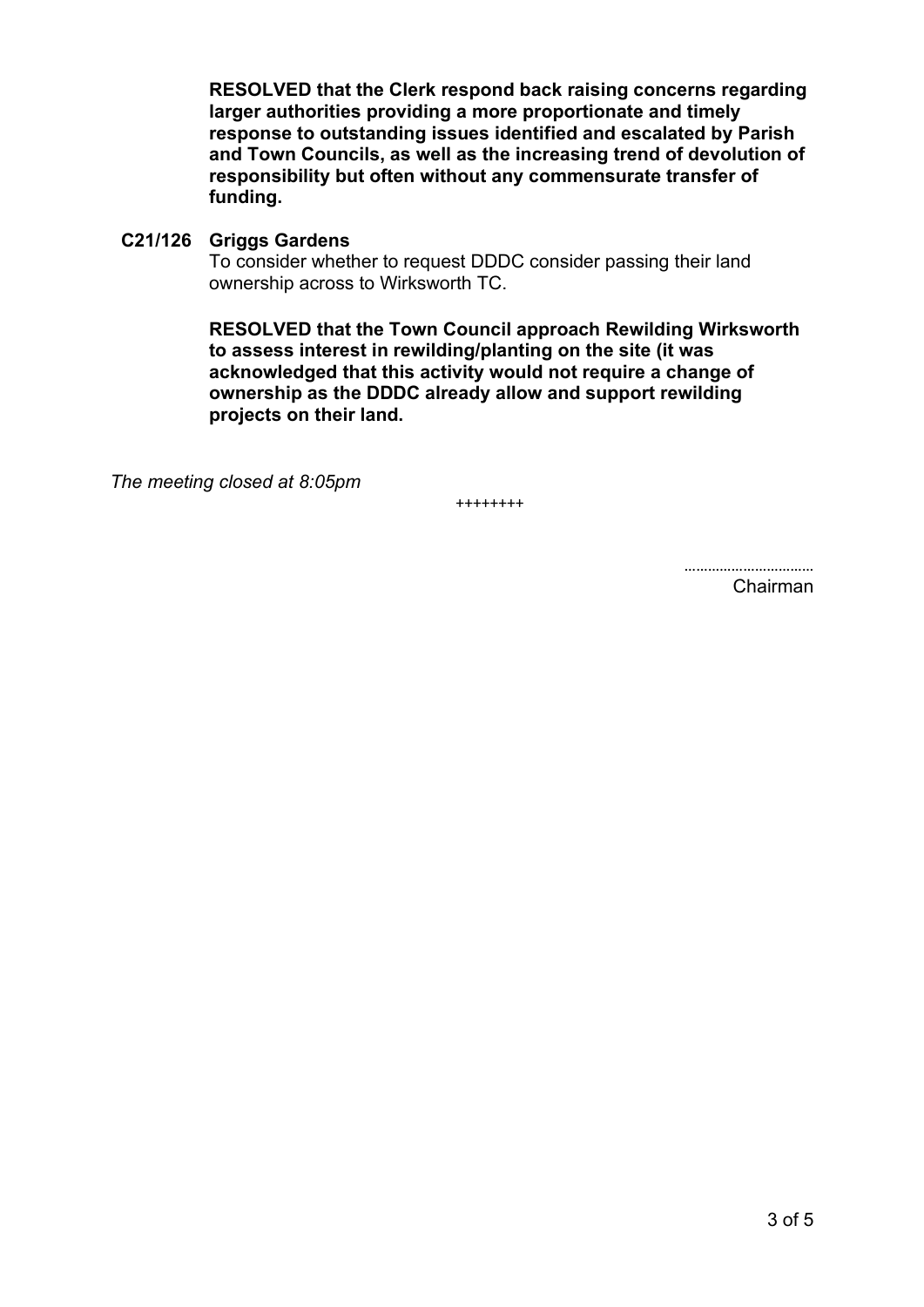# **Wirksworth Town Council PAYMENTS LIST**

| Voucher Code |                               | Date       | Minute | <b>Bank</b>                | <b>Cheque No</b> | <b>Description</b>   | <b>Supplier</b>             | <b>VAT Type</b> | Net      | <b>VAT</b> | Total    |
|--------------|-------------------------------|------------|--------|----------------------------|------------------|----------------------|-----------------------------|-----------------|----------|------------|----------|
|              | 481 General Administration    | 01/03/2022 |        | Lloyds Current             |                  | <b>HR Support</b>    | Castle Associates           | S               | 43.00    | 8.60       | 51.60    |
|              | 486 General Administration    | 01/03/2022 |        | Lloyds Current             |                  | IT Support           | Software Into Action        | S               | 357.00   | 71.40      | 428.40   |
|              | 490 Rates                     | 01/03/2022 |        | Lloyds Current             |                  | Water                | <b>Water Plus</b>           | Ζ               | 165.57   |            | 165.57   |
|              | 492 Rates                     | 01/03/2022 |        | Lloyds Current             |                  | Water                | <b>Water Plus</b>           | Z               | 98.99    |            | 98.99    |
|              | 498 Maintenance               | 03/03/2022 |        | <b>Unity Trust Current</b> |                  | Refuse collection    | <b>Thomas Batterley</b>     | Ζ               | 25.00    |            | 25.00    |
|              | 529 Telephone                 | 03/03/2022 |        | Lloyds Current             |                  | Telephony            | <b>Daisy Communications</b> | S               | 129.13   | 25.83      | 154.96   |
|              | 497 Training                  | 03/03/2022 |        | Unity Trust Current        |                  | Training             | <b>Construction Skills</b>  | S               | 695.00   | 139.00     | 834.00   |
|              | 528 Mayors Ball               | 03/03/2022 |        | Lloyds Current             | 8740             | Donation             | Wirksworth Colts            | Z               | 1,300.00 |            | 1,300.00 |
|              | 530 Town Promotions           | 03/03/2022 |        | Lloyds Current             |                  | Flag                 | Amazon                      | Z               | 7.99     |            | 7.99     |
|              | 495 Maintenance               | 08/03/2022 |        | Unity Trust Current        |                  | Maintenance works    | Catena Inspection & Eng     | S               | 199.49   | 39.90      | 239.39   |
|              | 496 Maintenance               | 08/03/2022 |        | Unity Trust Current        |                  | Consumables          | Complete                    | S               | 61.85    | 12.37      | 74.22    |
|              | 487 Fannyshaw Community       | 08/03/2022 |        | Lloyds Current             |                  | Internet             | W3Z                         | S               | 29.16    | 5.83       | 34.99    |
|              | 489 Fuel                      | 08/03/2022 |        | Lloyds Current             |                  | Gas -Town Hall       | Corona Energy               | S               | 623.57   | 124.71     | 748.28   |
|              | 482 General Administration    | 08/03/2022 |        | Lloyds Current             |                  | Payroll              | Sage                        | S               | 50.00    | 10.00      | 60.00    |
| 484          | <b>General Administration</b> | 08/03/2022 |        | Lloyds Current             |                  | Internet             | Zen                         | S               | 7.84     | 1.57       | 9.41     |
|              | 475 Maintenance               | 08/03/2022 |        | Lloyds Current             |                  | Gas -Memorial Hall   | Corona Energy               | S               | 307.07   | 61.41      | 368.48   |
| 480          | Telephone                     | 08/03/2022 |        | Lloyds Current             |                  | Telephony rental     | <b>BNP Paribas</b>          | S               | 69.71    | 13.94      | 83.65    |
| 507          | Training                      | 09/03/2022 |        | Lloyds Current             |                  | Training             | <b>NALC</b>                 | S               | 43.09    | 8.62       | 51.71    |
| 508          | <b>Barmote Croft Toilets</b>  | 10/03/2022 |        | Unity Trust Current        |                  | Signage              | Viking Safety Signs         | S               | 30.76    | 6.15       | 36.91    |
| 510          | Training                      | 10/03/2022 |        | Unity Trust Current        |                  | Training             | One Call Training           | S               | 795.00   | 159.00     | 954.00   |
| 509          | Maintenance                   | 14/03/2022 |        | Unity Trust Current        |                  | Lift maintenance     | L.E.S.                      | S               | 488.87   | 97.77      | 586.64   |
| 503          | <b>General Administration</b> | 14/03/2022 |        | Unity Trust Current        |                  | IT Support           | Software Into Action        | S               | 19.00    | 3.80       | 22.80    |
| 488          | General Administration        | 15/03/2022 |        | Lloyds Current             |                  | Data protection fee  | Information                 | Ζ               | 35.00    |            | 35.00    |
| 527          | Training                      | 17/03/2022 |        | Lloyds Current             |                  | Training             | Poppy's Sandwich Shop       | Z               | 19.90    |            | 19.90    |
|              | 522 General Administration    | 18/03/2022 |        | Unity Trust Current        |                  | Advert               | Community Fayre             | Ζ               | 47.50    |            | 47.50    |
|              | 523 Maintenance               | 18/03/2022 |        | Unity Trust Current        |                  | Recycling collection | CPP                         | S               | 47.00    | 9.40       | 56.40    |
|              | 525 Shop                      | 21/03/2022 |        | Unity Trust Current        |                  | Legal fees           | Derbyshire Legal            | S               | 607.50   | 120.30     | 727.80   |
|              | 485 Managed Telecoms          | 21/03/2022 |        | Lloyds Current             |                  | Internet             | Emtel                       | S               | 36.95    | 7.39       | 44.34    |
|              | 493 Fuel                      | 22/03/2022 |        | Lloyds Current             |                  | Electricity          | EDF Energy                  |                 | 19.97    | 1.00       | 20.97    |
| 494          | Fuel                          | 22/03/2022 |        | Lloyds Current             |                  | Electricity          | <b>EDF Energy</b>           | S               | 223.56   | 44.71      | 268.27   |
|              | 515 General Administration    | 22/03/2022 |        | Lloyds Current             |                  | Petty Cash           | Wirksworth Town Council Z   |                 | 100.00   |            | 100.00   |
|              | 516 Stoney Wood               | 25/03/2022 |        | Unity Trust Current        |                  | Tree works           | John Booth Arboricultural Z |                 | 250.00   |            | 250.00   |
| 517          | Wash Green Play Area          | 25/03/2022 |        | Unity Trust Current        |                  | Tree works           | John Booth Arboricultural Z |                 | 200.00   |            | 200.00   |
|              | 518 Barmote Croft Toilets     | 25/03/2022 |        | Unity Trust Current        |                  | Tree works           | John Booth Arboricultural Z |                 | 200.00   |            | 200.00   |
|              | 519 Maintenance               | 25/03/2022 |        | <b>Unity Trust Current</b> |                  | Tree works           | John Booth Arboricultural Z |                 | 200.00   |            | 200.00   |
|              | 520 Fannyshaw Community       | 25/03/2022 |        | Unity Trust Current        |                  | Tree works           | John Booth Arboricultural Z |                 | 200.00   |            | 200.00   |
|              |                               |            |        |                            |                  |                      |                             |                 |          |            |          |

4 of 5